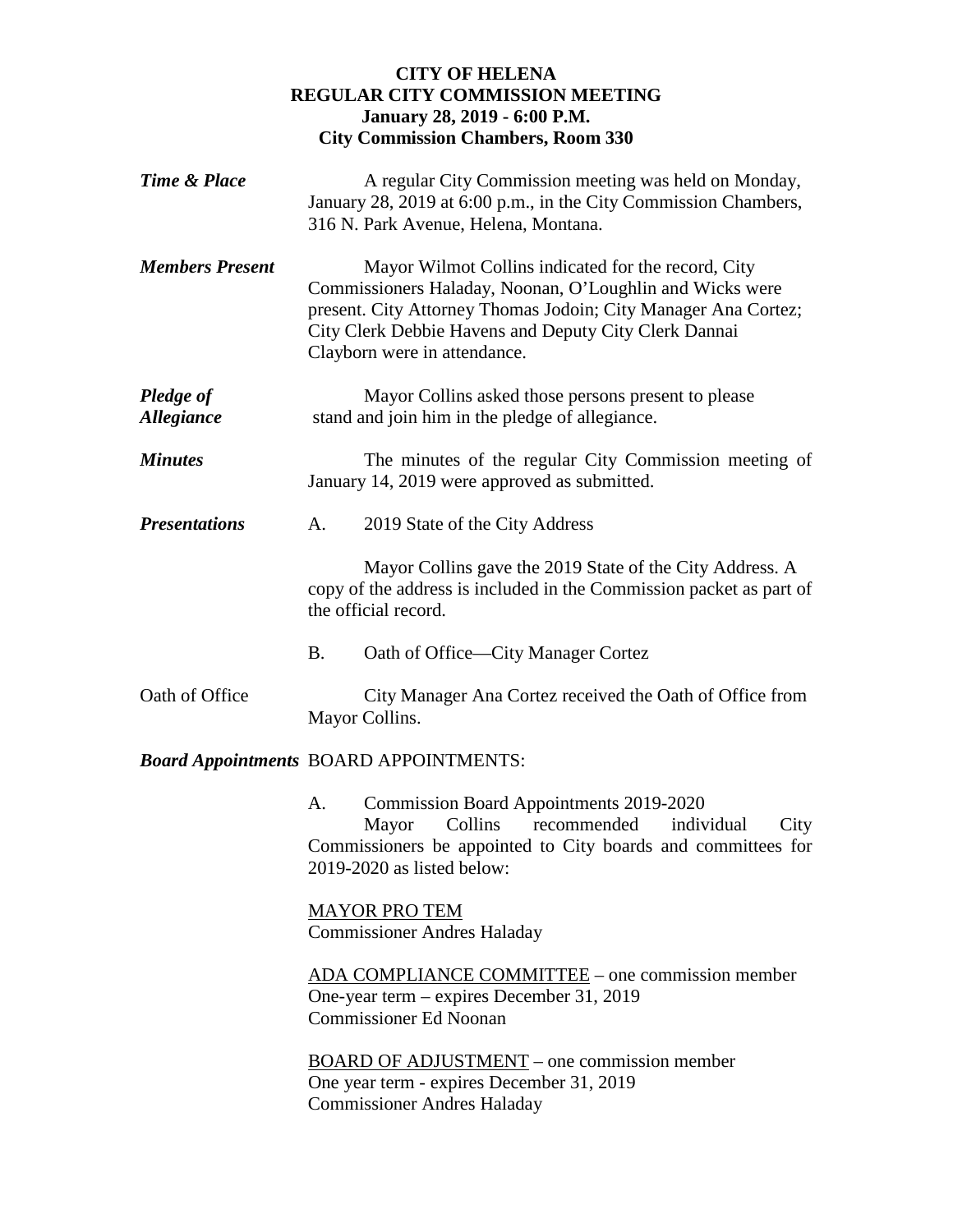AUDIT COMMITTEE – three commission members One-year terms - expires December 31, 2019 Mayor Wilmot Collins Commissioner Heather O'Loughlin Commissioner Kali Wicks

BUSINESS IMPROVEMENT DISTRICT BOARD OF DIRECTORS/HELENA PARKING COMMISSION – one commission member One-year term – expires December 31, 2019 Commissioner Ed Noonan

CHAMBER OF COMMERCE – one commission member One-year term – expires December 31, 2019 Commissioner Kali Wicks

CITY-COUNTY BOARD OF HEALTH – one commission member One-year term – expires December 31, 2019 Mayor Wilmot Collins

CITY-COUNTY PARKS BOARD – one commission member One-year term – expires December 31, 2019 Commissioner Heather O'Loughlin

CITY-COUNTY WEED BOARD No specific term NO APPOINTMENT AT THIS TIME

CIVIC CENTER BOARD – one commission member One-year term – expires December 31, 2019 Mayor Wilmot Collins

INFORMATION TECHNOLOGY COMMITTEE – one commission member One-year term – expires December 31, 2019 Commissioner Andres Haladay

INFRASTRUCTURE COMMITTEE No specific term NO APPOINTMENT AT THIS TIME

LEWIS & CLARK COUNTY MENTAL HEALTH LOCAL ADVISORY COMMITTEE – one commission member One-year term – expires December 31, 2019 Commissioner Kali Wicks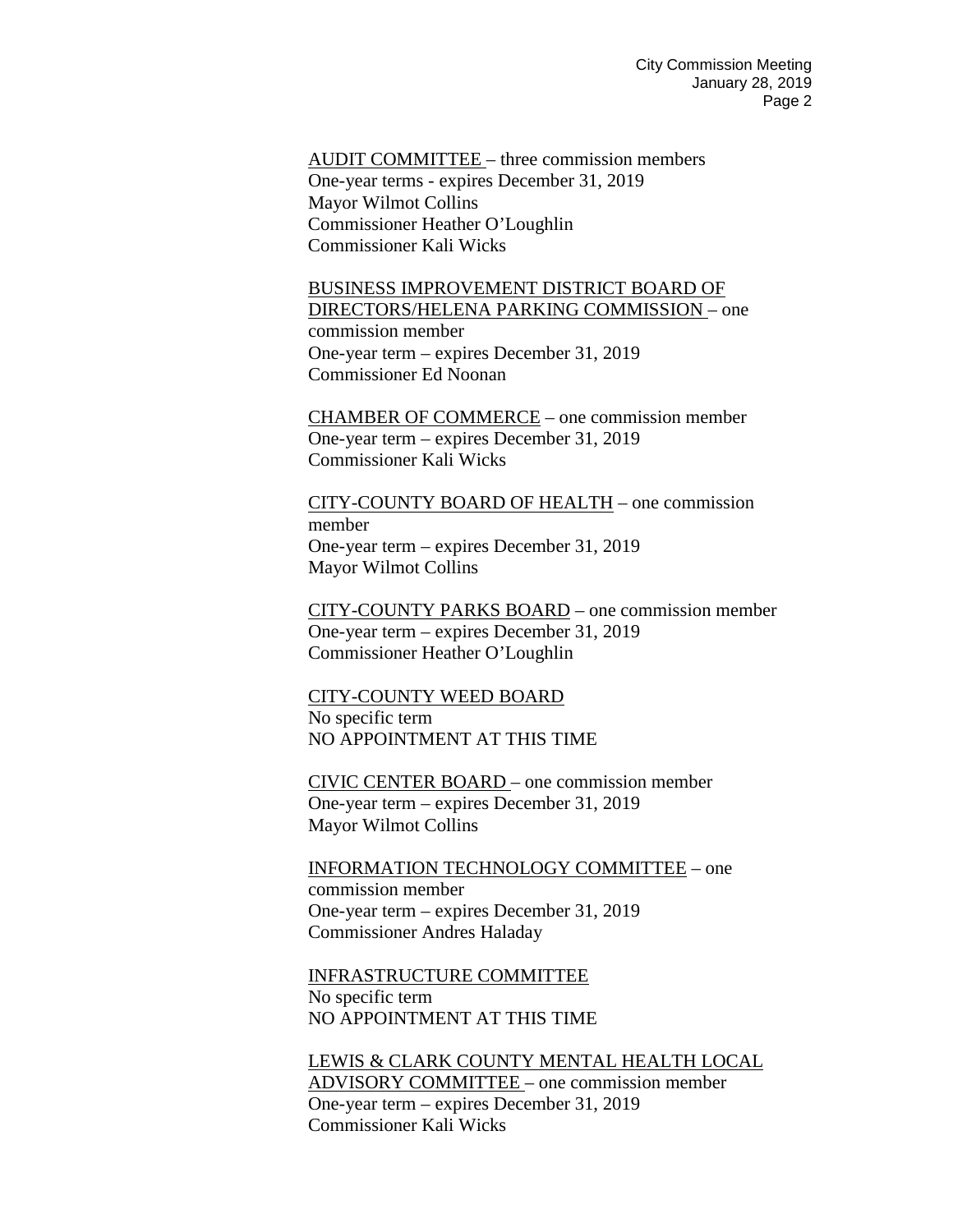|  | MONTANA BUSINESS ASSISTANCE CONNECTION – one |  |
|--|----------------------------------------------|--|
|  |                                              |  |

commission member One-year term – expires December 31, 2019 Commissioner Kali Wicks City Manager Cortez – standing member

NON-MOTORIZED TRAVEL ADVISORY BOARD – one commission member One-year term – Expires December 31, 2019 Commissioner Andres Haladay

PRE-RELEASE SCREENING COMMITTEE No specific term NO APPOINTMENT AT THIS TIME

PUBLIC ART COMMITTEE – one commission member One-year term – expires December 31, 2019 Commissioner Ed Noonan

TRANSPORTATION COORDINATING COMMITTEE – two commission members One-year terms – expires December 31, 2019 Commissioner Heather O'Loughlin Mayor Wilmot Collins

Public Comment Mayor Collins asked for public comment, none was received.

| <b>Motion</b>         | <b>City Commissioner Haladay moved approval of</b>                                                         |  |  |
|-----------------------|------------------------------------------------------------------------------------------------------------|--|--|
|                       | Commission member board appointments for 2019-2020 as                                                      |  |  |
|                       | <b>outlined above.</b> City Commissioner O'Loughlin seconded the<br>motion. All voted aye, motion carried. |  |  |
|                       |                                                                                                            |  |  |
| Consent Agenda        | <b>CONSENT AGENDA:</b>                                                                                     |  |  |
|                       | Claims<br>$\mathsf{A}_{\cdot}$                                                                             |  |  |
|                       | City Manager Cortez recommended approval of the claims.                                                    |  |  |
| <b>Public Comment</b> | Mayor Collins asked for public comment, none was<br>received.                                              |  |  |
| Motion                | City Commissioner O'Loughlin moved approval of the                                                         |  |  |
|                       | <b>consent agenda, item A.</b> City Commissioner Haladay seconded                                          |  |  |

the motion. All voted aye, motion carried.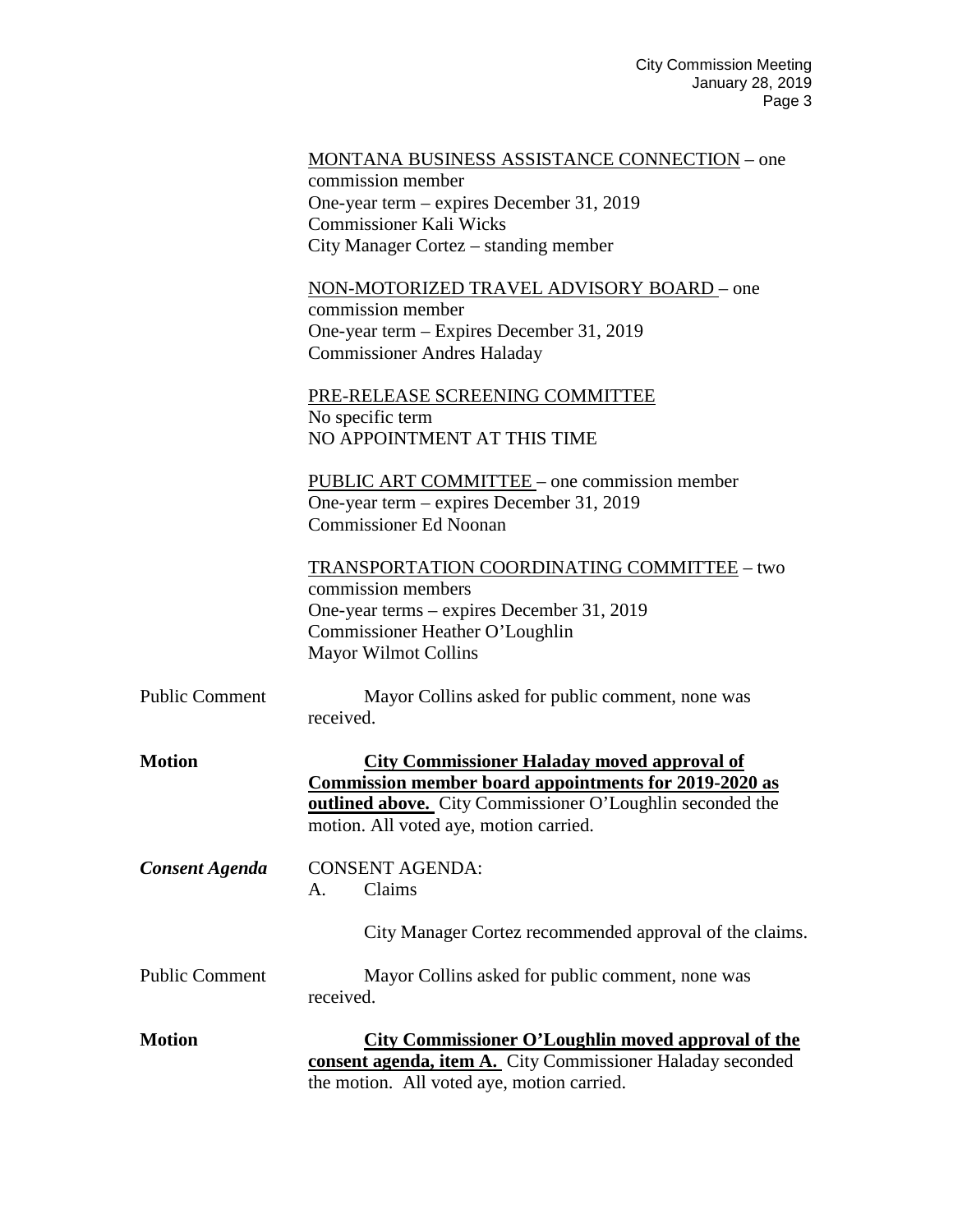## *Communications* COMMUNICATIONS/PROPOSALS FROM CITY *From City Commissioners* COMMISSIONERS No communications.

*Report of the City* REPORT OF THE CITY ATTORNEY *Attorney* No report given.

## **Report of the City** REPORT OF THE CITY MANAGER

*Manager* City Manager Cortez reported on several items which were discussed at the administrative meeting on January 23, 2019, including SCJ's stakeholders, an additional notification request for drivers parked around the capitol building, and snow/ice removal on sidewalks. Regarding the snow/ice removal on sidewalks, Manager Cortez reported the city received 24 complaints last week and 60 complaints since October. Of the 24 complaints referenced, 10 have been addressed and 14 are pending a second inspection.

> Additionally, Manager Cortez reported on snow related towing activity, stating 7 vehicles have been towed by this date, with most having already been retrieved by the owners.

A Strategic Planning draft agenda was provided to the Commission to begin development of budget guidelines. Manager Cortez asked if the commission had any suggestions on the agenda. It was decided a digital copy would be provided to the commission, in order to give the commission time to review the documents, and suggestions will be given in email format individually.

A short report on public safety was given to the commission, including updates from the police department, the fire department, and an update on the municipal judgeship vacancy.

The manager asked if the commission's intent was to increase the number and diversity of housing units in the city and/or the region. The manager updated the commission on the update of open lands management plan. This includes the selection of a firm to facilitate the plan update, and the finalization of the stakeholder group list, in accordance with the commission's direction of transparency, and increased community engagement in the analysis of related projects.

## Discussion Commissioner Haladay asked for a clarification on the use of general funds for sidewalk snow removal and the inability for the funds to be used from street maintenance. Manager Cortez stated a legal review was requested on this matter, but according to documents she had received the funds would be limited to the general fund. Commissioner Haladay stated in a legal conclusion provided two years ago, snow removal from sidewalks was determined to be street maintenance and thus could be funded from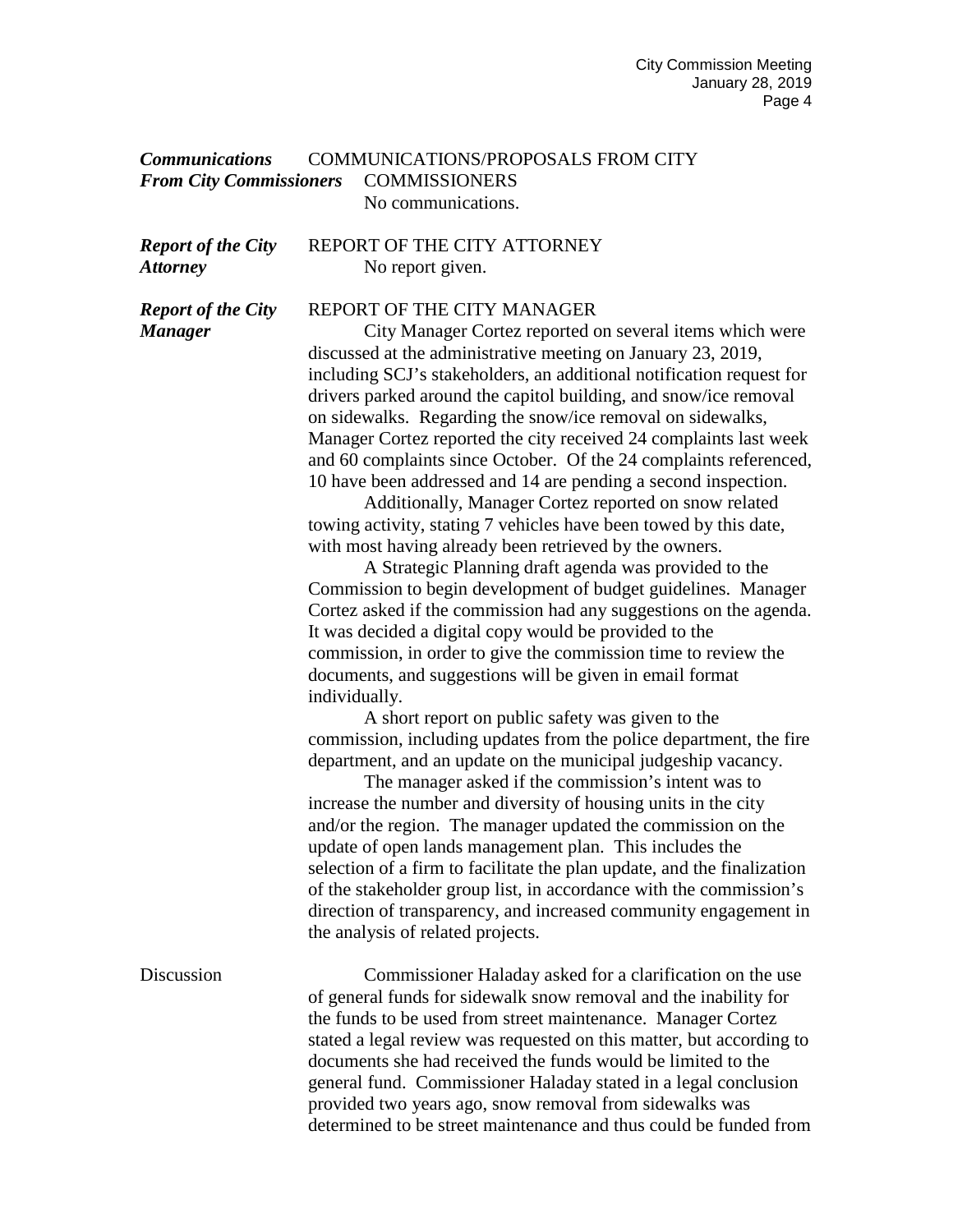this budget item. Manager Cortez stated she would follow-up on the appropriation of funds for sidewalk snow removal and report back to the Commission.

Manager Cortez stated she would like to assemble a list from the commission of projects which would be a priority for budget purposes. Commissioner Noonan asked Manager Cortez if a list would be then provided to the commission for viewing. Manager Cortez confirmed a list would be provided to the commission and would include the costs projected by staff.

Commissioner Haladay readdressed the source of funds of sidewalk snow removal, asking Manager Cortez to provide copies of the source of the legal opinion for fund sourcing to the commission. Manager Cortez stated she would provide copies. Sidewalk and snow removal direction was requested by Manager Cortez from the Commission for staff.

Manager Cortez asked the commission if a full sidewalk strategy was to be included as part of proposed general fund appropriation in the 2020 budget process. Manager Cortez proposed to the commission a pilot program to deal with snow removal on sidewalks around schools and sensitive locations, and requested direction to identify funding resources to implement the pilot program for the next 4 snow events.

Commissioner O'Loughlin asked a proposal report be provided to the commission at the next administrative meeting, in order to reach a further understanding before implementing such a pilot and appropriating funds.

Manager Cortez reported the City has created a twitter account and will be used as a means of sharing information with the community. It would be administrative in nature and any policy related messages sent would be first approved by the commission.

Lastly, Manager Cortez informed the commission of the intention to adopt a policy regarding the participation of city staff as advocates or experts to testify at the Capitol. If the staff member is formally representing the City and its interests, their narrative would need to be pre-approved by the city manager.

Commissioner Haladay asked to be informed prior to any city staff testifying in front of legislator, and what bills the staff would be speaking on. City Manager Cortez stated she would keep the commission abreast of the content and narrative of any testimony staff may be a part of.

Commissioner Noonan stated a discussion of procedure should be deliberated for the manager's report going forward.

*Report from the* **REPORT FROM THE HELENA CITIZENS COUNCIL** *Helena Citizens* No report given.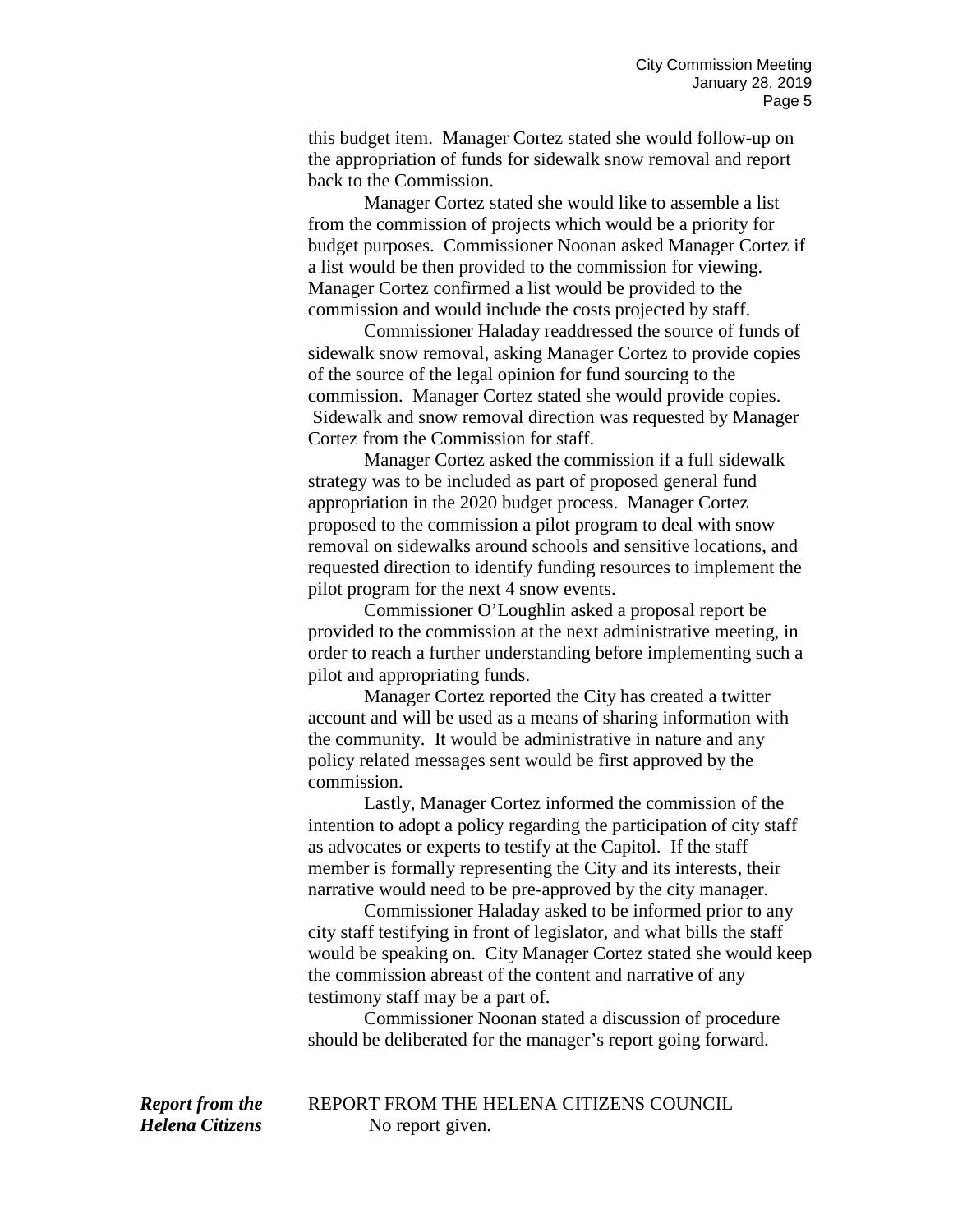| <b>Regular Items</b>   | <b>CONSIDER FIRST PASSAGE OF AN ORDINANCE</b><br>А.<br>REPEALING SECTION 8-11-11 OF THE HELENA CITY<br>CODE - PARKING REGULATIONS.                                                                                                                                                                                                                                                                                                                                                                                                                                                                                                                                                                                                                                                                                                                                      |
|------------------------|-------------------------------------------------------------------------------------------------------------------------------------------------------------------------------------------------------------------------------------------------------------------------------------------------------------------------------------------------------------------------------------------------------------------------------------------------------------------------------------------------------------------------------------------------------------------------------------------------------------------------------------------------------------------------------------------------------------------------------------------------------------------------------------------------------------------------------------------------------------------------|
| <b>Staff Report</b>    | City Attorney Thomas Jodoin reported on October 29,<br>2018, the City Commission passed Ordinance 3243 amending Title<br>7, Chapter 8 of the Helena City Code. That ordinance outlined new<br>parking regulations which are in conflict with provisions of 8-11-<br>11. In discussion with staff it has also been determined that<br>provisions of section 8-11-11 are not being utilized. The repeal of<br>section 8-11-11 will eliminate inconsistency in the City Code with<br>respect to parking regulations.<br>City Attorney Jodoin recommended approval of first<br>passage of an ordinance repealing Section 8-11-11 of the Helena<br>City Code and set a public hearing date of February 25, 2018.                                                                                                                                                             |
| <b>Public Comment</b>  | Mayor Collins called for public comment. None was<br>received.                                                                                                                                                                                                                                                                                                                                                                                                                                                                                                                                                                                                                                                                                                                                                                                                          |
| <b>Motion</b>          | <b>Commissioner O'Loughlin moved to approve first</b><br>passage of an ordinance repealing Section 8-11-11 of the<br>Helena City Code and set a public hearing date of February 25,<br><b>2019.</b> Commissioner Noonan seconded the motion. All voted<br>aye, motion carried. Ordinance 3249                                                                                                                                                                                                                                                                                                                                                                                                                                                                                                                                                                           |
| <b>Public Hearings</b> | <b>PUBLIC HEARING:</b><br><b>CONSIDER THE RESOLUTION DECLARING THE</b><br>А.<br>KCAP PARK OWNED BY THE CITY OF HELENA<br>SURPLUS REAL PROPERTY AND AUTHORIZING<br><b>SALE TO THE HIGHEST BIDDER.</b>                                                                                                                                                                                                                                                                                                                                                                                                                                                                                                                                                                                                                                                                    |
| Discussion             | City Manager Cortez recused herself on this matter.                                                                                                                                                                                                                                                                                                                                                                                                                                                                                                                                                                                                                                                                                                                                                                                                                     |
| Staff report           | Interim Parks and Recreation Director Craig Marr reported<br>the city owns a .06 acre parcel of property known as KCAP Park.<br>The property was identified for surplus in 2014 because of the<br>small size and limited current and future recreation potential. A<br>memo was circulated to all city departments inquiring if there were<br>concerns disposing of the property and one response was received<br>from solid waste expressing concern about losing that space to<br>place a commercial solid waste container.<br>Section 1-4-17 of Helena City Code sets forth the process<br>for sale, disposal or lease of real property owned by the city.<br>Letters were sent to property owners within 300 feet of the parcel<br>and two legal notices were published in the Helena Independent<br>Record on January 16 and January 20, 2019. At this time no one |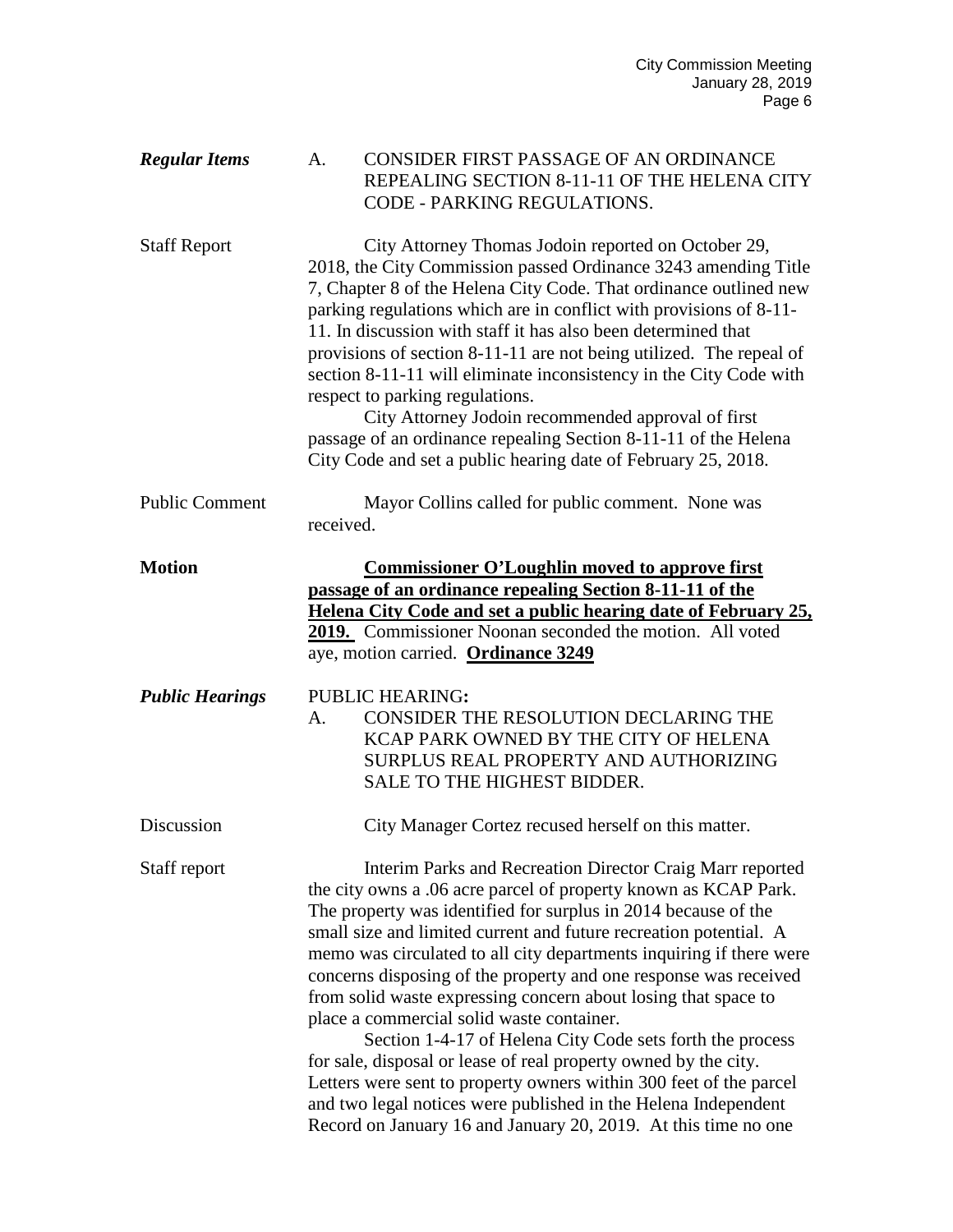| has contacted the Parks and Recreation Department with any |
|------------------------------------------------------------|
| concerns. The Parks and Recreation Department has been     |
| contacted by an interested buyer.                          |

City staff proposed to declare the above-mentioned property as surplus real property and to sell it to the highest bidder after proper public notice. The city will save general fund dollars by not maintaining and irrigating the parcel, and selling the property could improve the economic viability of that area.

Director Marr recommended approval of the resolution declaring the KCAP Park owned by the City of Helena surplus real property and authorizing sale to the highest bidder. Director Marr asked for policy direction from the commission, requesting if a price should be given for the property, such as, fair-market value, or a minimum reserve price.

| Discussion              | Commissioner O'Loughlin asked if a precedent existed in a           |  |  |
|-------------------------|---------------------------------------------------------------------|--|--|
|                         | matter where only one bidder existed for the sale of surplus        |  |  |
|                         | property.                                                           |  |  |
|                         | City Attorney Jodoin stated the same methodology was                |  |  |
|                         | used in this matter as in the vacating of Right of Way, using the   |  |  |
|                         | adjacent property market value, as set by the Montana Department    |  |  |
|                         | of Revenue. The property in question is listed as 2800 square feet  |  |  |
|                         | and was valued at \$27,118, using the methodology utilized in the   |  |  |
|                         | past. However, the City Attorney acknowledged, due to the size of   |  |  |
|                         | the property, this method may result in a price which is not        |  |  |
|                         | desirable to prospective buyers.                                    |  |  |
|                         | Commissioner Wicks asked if Director Marr would have a              |  |  |
|                         | recommendation of a reserve price for the property. Director Marr   |  |  |
|                         | stated an estimate based upon assessments over a 40 year period,    |  |  |
|                         | which resulted in an estimate of around \$14,000.                   |  |  |
|                         | Commissioner Haladay asked City Attorney Jodoin to                  |  |  |
|                         | confirm if in a previous example of a parcel sold by the city,      |  |  |
|                         | whether there was a competitive bidding process, or if the City     |  |  |
|                         | entered directly into a buy-sell agreement. City Attorney Jodoin    |  |  |
|                         |                                                                     |  |  |
|                         | confirmed the buy-sell agreement, without a competitive bid.        |  |  |
|                         | Commissioner Noonan offered a proposal to set a reserve             |  |  |
|                         | price at half the property valuation given by City Attorney Jodoin, |  |  |
|                         | which coincided with the 40 year estimation of paid assessments     |  |  |
|                         | cost to the city. Mayor Collins concurred with Commissioner         |  |  |
|                         | Noonan's proposal.                                                  |  |  |
| <b>Public Testimony</b> | Patrick Cassidy, owner of On Broadway restaurant, offered           |  |  |
|                         | a valuation for the property he received from realtors, which was   |  |  |
|                         | well below the valuation of \$14 per square foot put forth by the   |  |  |
|                         | city.                                                               |  |  |
| Discussion              | Commissioner O'Loughlin asked City Attorney Jodoin if               |  |  |
|                         | the motion could be amended with a reserve price being set as "the  |  |  |
|                         |                                                                     |  |  |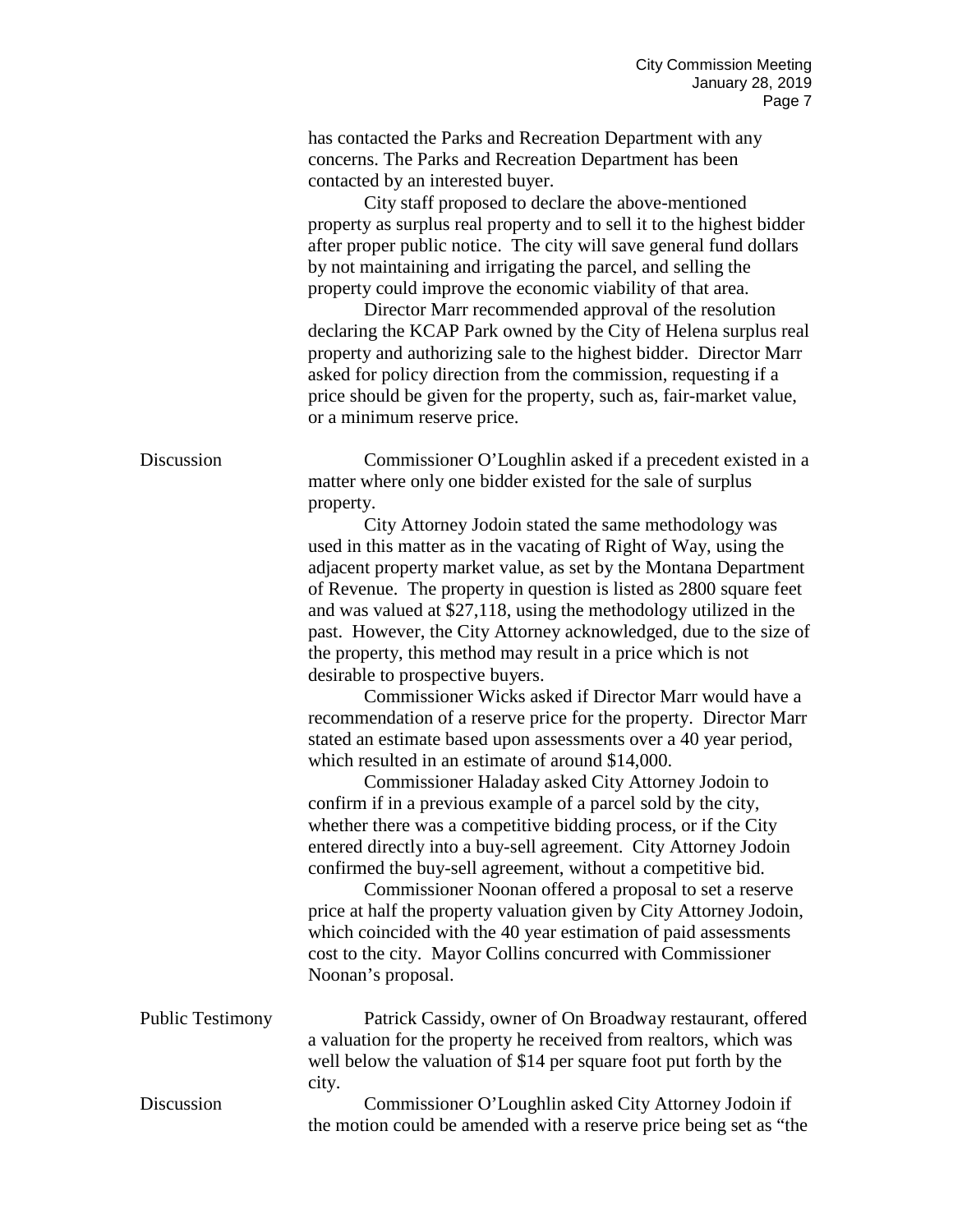city deems appropriate." City Attorney Jodoin asked the commission to set a specific reserve price, in order to clarify policy direction for staff.

A general discussion continued between the commission and City Attorney Jodoin regarding the advantages and disadvantages of setting a reserve price for the property for both the City and for potential buyers.

Commissioner Haladay stated his support for Commissioner Noonan's suggestion of half the valuation. Commissioner Haladay further stated he would be comfortable with any dollar amount, given considerations of cost to the city of property maintenance and assessments versus the long term goal of renewing the downtown district.

Mayor Collins asked Mr. Cassidy what the value of the property he was given from the relators he consulted. Mr. Cassidy stated this value was \$10-12 per square foot.

City Attorney Jodoin stated the property valuation the city staff estimated was based upon an average price for all the adjacent properties, which totaled to \$9.65 per square foot, or the \$27,118.00.

Commissioner Wicks stated she was comfortable with a reserve price of \$10,000.00, making a request for a consensus from the commission.

Commissioner O'Loughlin stated she would like to move the motion as stated "the highest bidder."

City Attorney Jodoin stated some of the information of this bid would be used in the appraisal of adjacent properties for valuation in the future and this should be considered when setting any sort of price for the property.

**Motion Commissioner O'Loughlin moved to approve the resolution declaring the KCAP Park owned by the City of Helena as surplus real property and authorizing sale to the highest bidder.** Commissioner Haladay seconded the motion. The motion carried 3-2, Commissioners Haladay, O'Loughlin, and Noonan, voting aye and Mayor Collins and Commissioner Wicks voting nay. **Resolution 20508**

| <b>Public</b>         | PUBLIC COMMUNICATIONS     |
|-----------------------|---------------------------|
| <b>Communications</b> | No public communications. |

## *Meetings of Interest*

#### MEETINGS OF INTEREST

City-County Joint Work Session - February 5, 2019 - 4:00 p.m. - Room 326, City-County Building

Administrative Meeting - February 6, 2019 - 4:00 p.m. - Room 326, City-County Building

Regular City Commission Meeting - February 11, 2019 - 6:00 p.m. - Commission Chambers, City-County Building